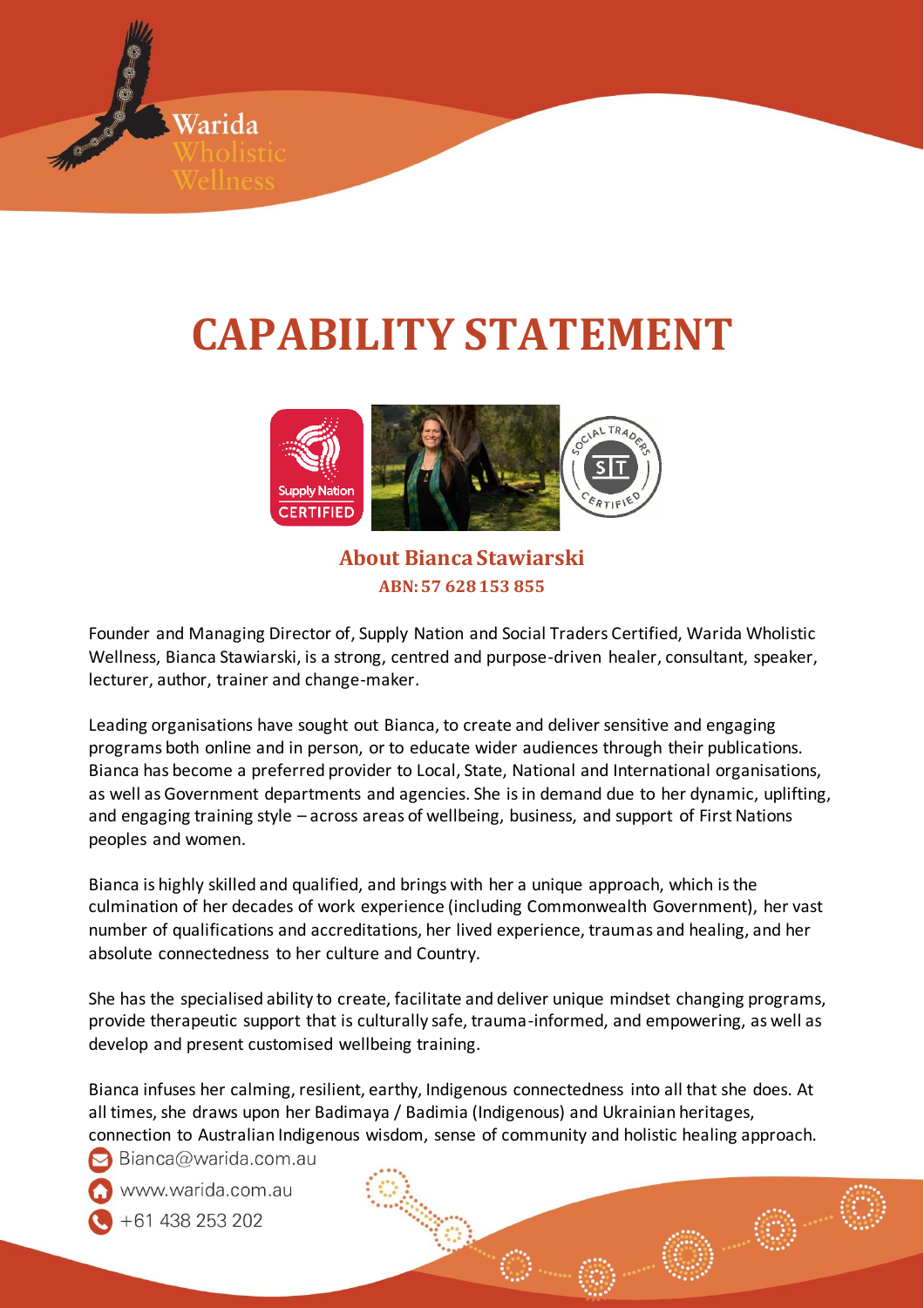

She founded Warida Wholistic Wellness as a social enterprise:

### **Vision**

Our vision is to be a sanctuary that provides the right tools for people to heal and thrive; and encourages community change – one person at a time.

### **Mission**

Our Mission is to welcome a diversity of clients, embracing their individual experiences of wellbeing, while empowering them to heal by connecting in a culturally safe way, honouring Country and embracing the ethos of Gudu-Guduwa (Coming Together).

### **Purpose**

Our purpose is to further support the development of strong empowered families and communities, providing volunteering, training or employment opportunities; as well as to facilitate positive mental wellbeing, balanced with self-care priorities, to Australian First Nations people impacted by trauma.

### **Our Services**

Warida Wholistic Wellness employs proven psychological techniques and strategies, within an intuitive, integrated, trauma informed and culturally safe approach.

Warida Wholistic Wellness offers:

- Dynamic Speaker, Guest Lecturer & Presenter
- Workshop, Webinar & Program Facilitator, Trainer, and Consultant, including We Al-li Programs Lead Facilitator and Sovereign Business.
- Culturally Safe, Trauma informed Therapeutic Clinical support & Training
- First Nations Networking & Business Support
- Community Engagement & Mentoring
- Content Creator & Published Author
- Job Pathways Strategies & Coaching

Bianca@warida.com.au

vww.warida.com.au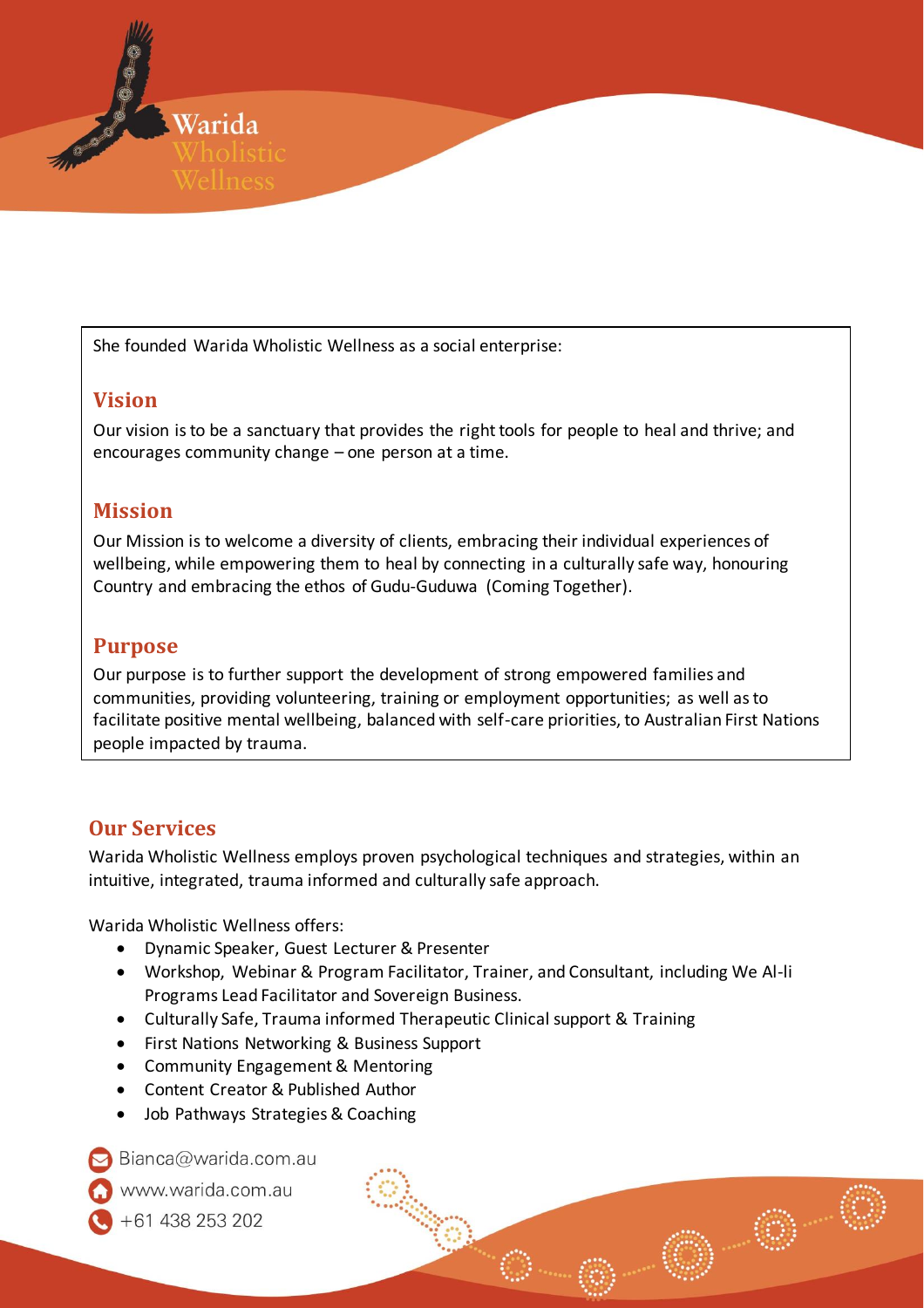

# **Our Clients**

Facilitating change in individuals, communities and workplaces has the potential to break through intergenerational trauma, disconnection, and disempowerment. In turn creating space for healing, confidence, mental strength and shifts in organisational culture and management.

We work within the following key areas:

- Local, State & Federal Government Agencies
- Universities
- International organisations
- Hospitals and Aboriginal Health Services
- First Nations Business & Jobseeker Support
- National media organisations through our contract with an EAP provider
- National Employee Assistance Program provider as a consultant

### **Our Research**

2021 –PhD exploring how Indigenous practice of Dadirri may assist people with dissociative identity disorder establish inner communities of care – Bachelor Institute, NT (still researching) 2021 – Book Chapter on Healing Disconnection: Incorporating Equine Assisted and Bush therapies – Psychotherapy and Counselling Federation of Australia (still to be published) 2022 – Co-author of Courage and Confidence, an internationally released book and Amazon best seller in women in business category (Women Changing the World publications). 2022 – Co-author of Goodbye Busy, Hello Happy book. To be published 2023

#### **Appearances and Features**

NITV SBS & SBS Small Business Secrets ABC radio ABC Television Southern Cross Television Koori Mail Business SA Chamber of Commerce & Industry South Australia Youthwise magazine West Coast Sentinel Port Lincoln Times The Bunyip Newspaper Equestrian Australia

Bianca@warida.com.au

www.warida.com.au

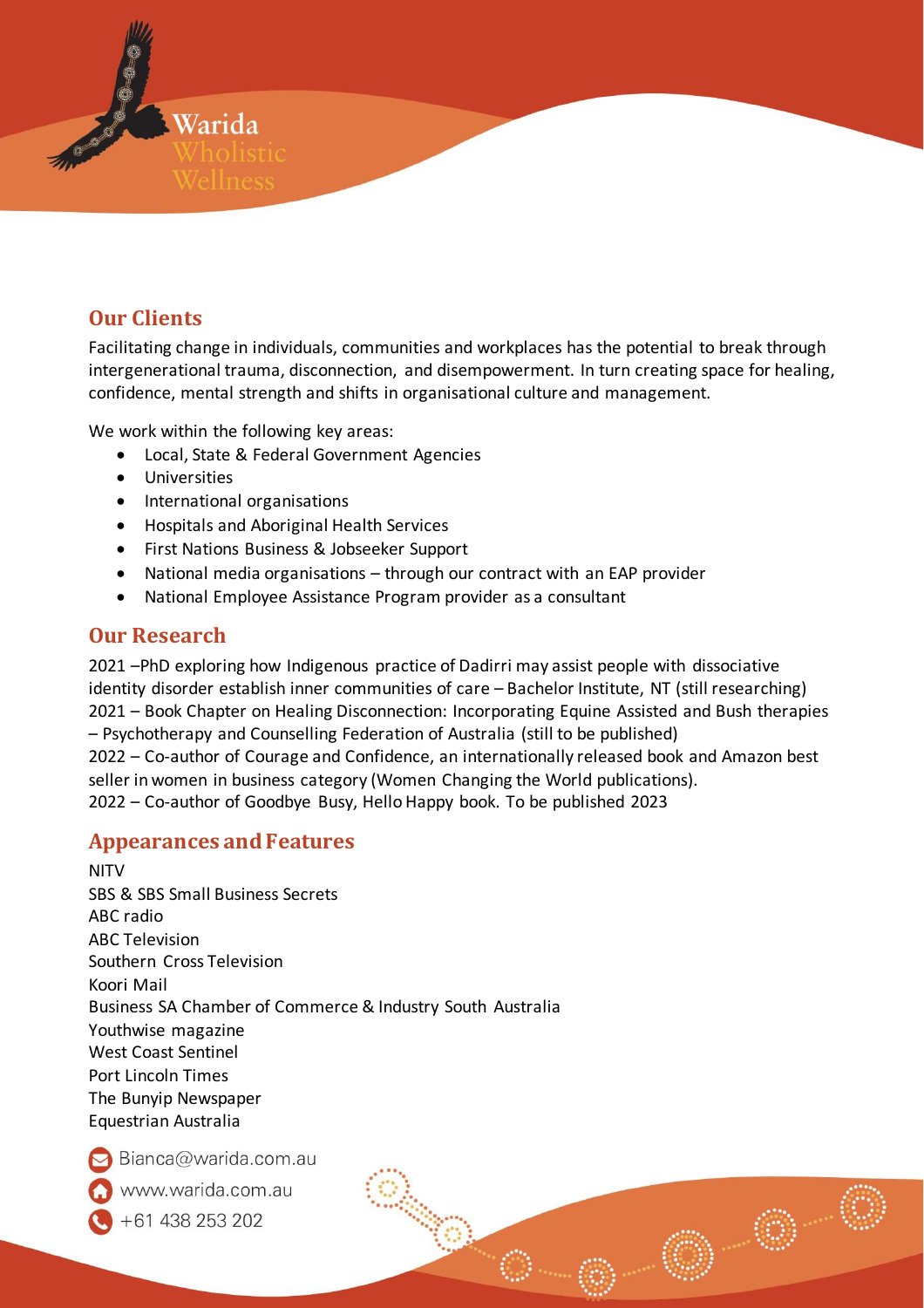

# **Professional Experience**

Bianca is experienced in culturally competent, and trauma integrated therapeutic approaches with her focus on Equine Assisted / Animal Assisted Psychotherapy, Confidence-Building, Transformational / Transitional Coaching, Trauma-Informed Counselling, Horse Archery, Bush Therapy, trauma workshop facilitation through We Al-li Programs as Lead Facilitator and Sovereign Business, and Wellbeing retreats / yarning circles as tools for empowerment and mental strength building.

She has also had vast experience in training, development, program development and empowerment – at an individual, local, state, and national level. Online training has been delivered in across Australia, but also in the UK, US, and Brazil.

# **Awards, Professional Registration and Affiliations**

- 2021 Telstra Best of Business SA Finalist Indigenous Excellence
- 2021 Global Business Mothers Awards Women will Change the World Award GOLD
- 2021 Global Business Mothers Awards Oceania Business Excellence Award GOLD
- 2021 Top 50 Small Business Leaders in Australia Small Business Insider
- Queens Trust for Young Australians national participant
- Australian Counselling Association Level 3
- Psychotherapy and Counselling Federation of Australia (PACFA) –clinical
- Leadership Team of PACFA's College of Aboriginal and Torres Strait Islander Health Practices (CATSIHP)

• Founding Board member of the Australasian Association of Equine Assisted Psychotherapy and Equine Assisted Learning (AA-EAP-EAL)

- SA Trainer for the Equine Psychotherapy Institute
- SA Trainer for Converge International's Employee Assistance Program
- Indigenous Business Australia's Strong Women Strong Business, Mentor.
- Indigenous Business Australia's Business Startup Facilitator
- Bianca@warida.com.au
- vww.warida.com.au
- +61 438 253 202
	-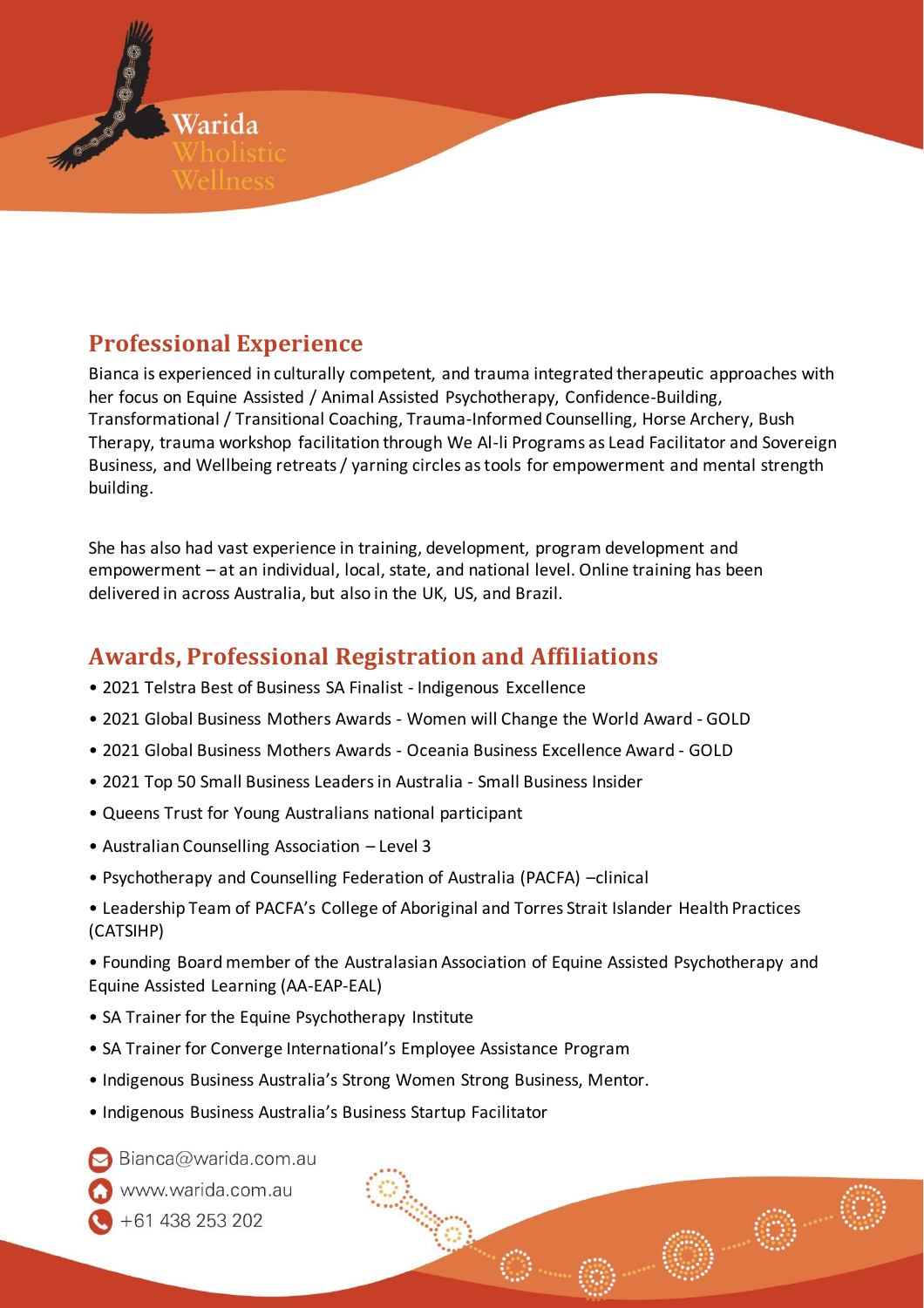

# **Awards, Professional Registration and Affiliations continued**

- Supply Nation Certified Indigenous Business
- Social Traders Certified Social Enterprise

# **Qualifications**

Currently studying PhD in Indigenous Studies (Allied Health)

Master (Counselling Practice) Tabor College

PACFA Mental Health Practitioner

Accredited in Acculturation Scale for Aboriginal Australians (IPS) Accredited in Acculturation Stress Scale for Aboriginal Australians (IPS) Accredited in the Westerman Aboriginal Symptom Checklist – Adults and Youth (IPS) We Al-li Programs Lead Facilitator: Culturally Informed Trauma Integrated Healing Approach We Al-li Programs Facilitator Training – Recreating Songlines from Trauma Trails Diploma of Wayapa Practice

Blue Knot Foundation: Working Therapeutically with Complex Trauma Clients (Level2) – three phased approach

We Al-li Programs: Dadirri: Ancient Aboriginal Mindfulness Traditions

We Al-li Programs: Trauma informed Care and Practice: An Indigenous approach to developing worker skills

IICT Diploma of Life Coaching Estrada College

Post Graduate Diploma (Counselling) Tabor College Post Graduate Diploma equiv. (Equine Assisted Psychotherapy) E. Psychotherapy Institute

Certificate Aboriginal Narrative Practice course – Dulwich Centre

Working Therapeutically with Complex Trauma Clients (Lvl 2) – 3 Phased Approach - Blue Knot F.

Advanced Trauma Training – Equine Psychotherapy Institute

Cert IV of Government (Contracting) Major Training Services

Bianca@warida.com.au

vww.warida.com.au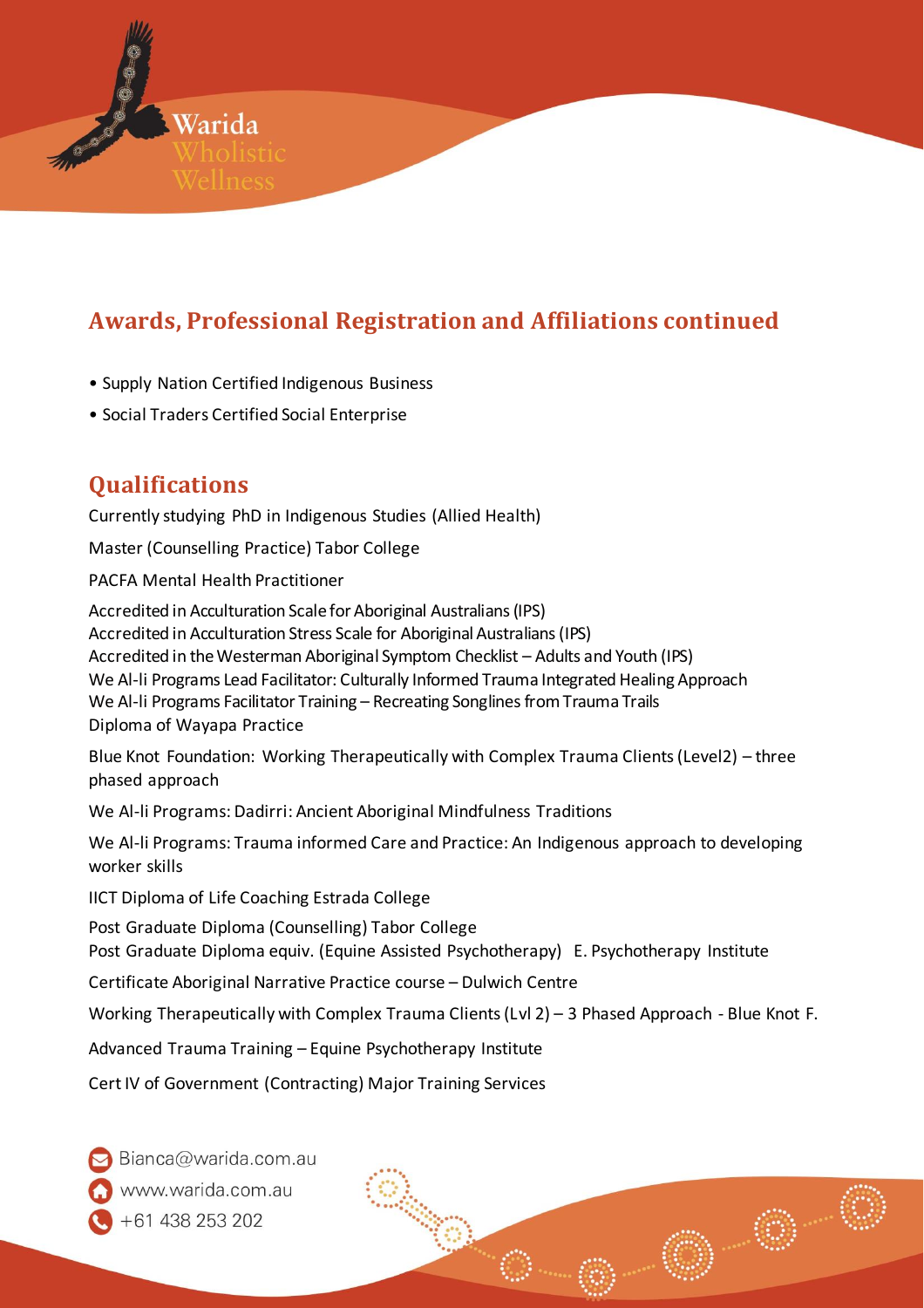

# **Qualifications continued**

Diploma of Government (Contracting) Major Training Services

Management Development Program, Leading and Managing People, Adelaide University

Bachelor of Arts (Aboriginal Studies) Uni SA

# **Professional Associations**

Psychotherapy and Counselling Federation of Australia (PACFA) PACFA Leadership Group of College for Aboriginal and Torres Strait Islander Healing Practices (CATSIHP) Australian Counselling Association (ACA) Blue Knot Foundation International Society for the Study of Trauma and Dissociation (ISST-D) Australian & New Zealand Mental Health Association First Personal Plural – UK Australasian Association for Equine Assisted Psychotherapy & Equine Assisted Learning (AA-EAP-EAL) Equestrian Australia (EA)

# **Clearances**

Working with Children check National Police Check Childsafe RAN Working with Disabled persons clearance First Aid & CPR Australian Government Security Vetting Agency – Baseline Clearance (*will need to be transferred to new sponsor*).

Bianca@warida.com.au vww.warida.com.au +61 438 253 202

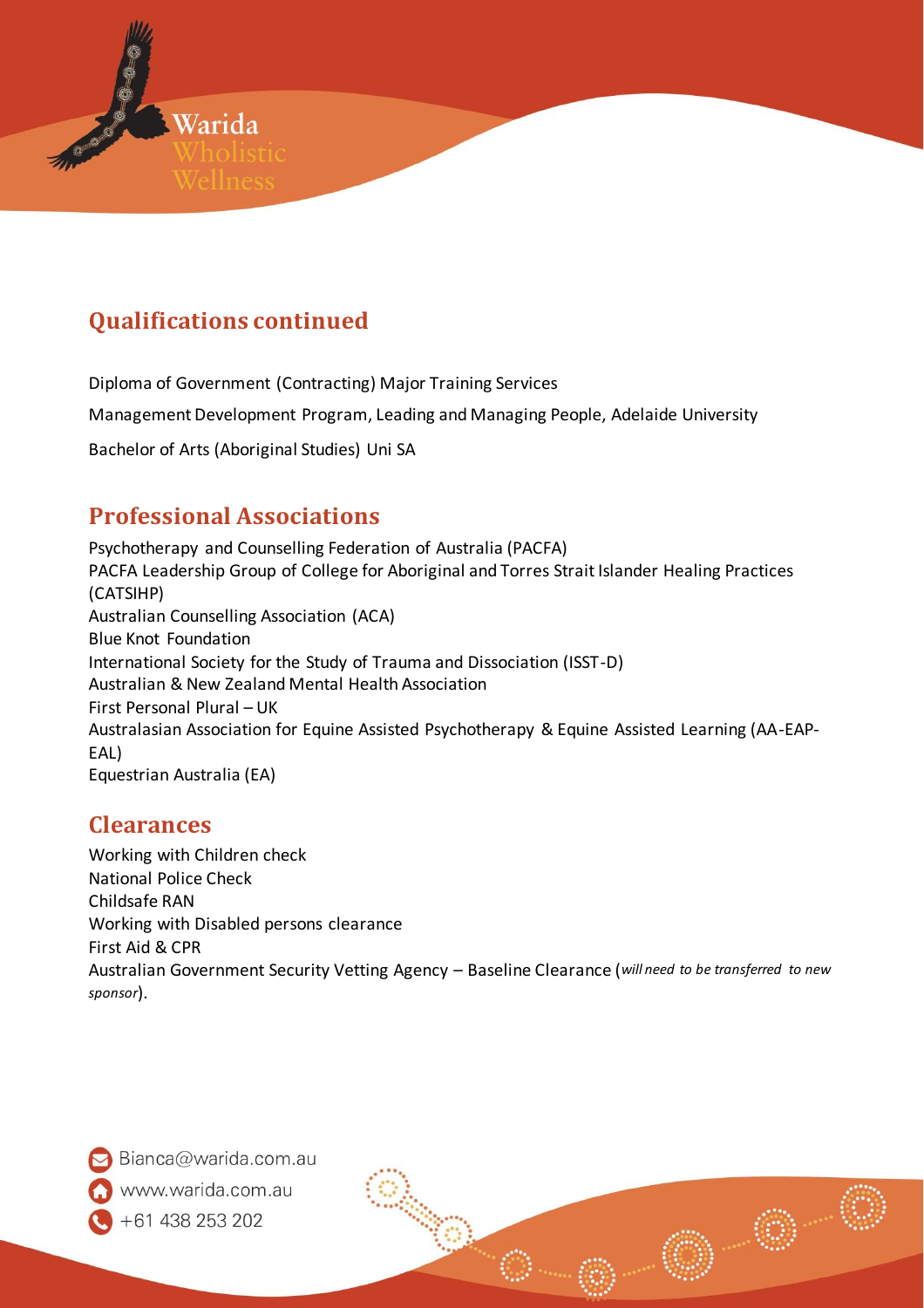

# **Resume**

*\*please note that my resume doesn't have exact dates in some areas due to data loss resulting from a house fire.*

### **Employment**

#### *Lead Facilitator and Approved Sovereign Business Model Facilitator* **We Al-li Programs**

2021 - current

• Facilitate culturally informed, trauma integrated workshops.

#### *Managing Director, Transformational Coach, Counsellor, Equine-Assisted Psychotherapist, Bush-Therapist and Training Consultant*

#### **Warida Wholistic Wellness Pty Ltd (self-employed) (formerly Life Empowerment 4 You and Empowerment 4 Riders)**

October 2018 - current

- Facilitating and empowering individuals and groups within Australia and Internationally, to improve their affect regulation, ease distress, move through trauma and disillusionment, to explore and embrace their uniqueness. This may include acknowledging and processing self-limiting / internal beliefs, assisting with realistic goal setting, changing mindset / narrative strategies, stabilising and processing trauma or grief amongst other areas. Providing an integrative approach with modalities utilized being Gestalt Therapy, Narrative Therapy, Solution-Focused, Emotion-Focused Therapy, Equine assisted psychotherapy, Indigenous Healing Practices and Neurolinguistic Programming. Experience in working with individuals effected by trauma / complex trauma and emotional dysregulation, women impacted by domestic violence, and Australian First Nations people.
- Therapeutic support for a national Indigenous Youth Suicide research team (February 2020) – Broome and Derby, WA.
- Training facilitation projects for Indigenous Business Australia (Indigenous Business Startup Workshops), Community consultation facilitation for PWC PIC -Aboriginal Entrepreneur Hub, SA First Nations Entrepreneur Hub Design and Delivery team, Indigenous Professional Services Facilitation Consultant, Flinders University Guest Lecturer, SA Aboriginal Health Services Network, SA State Horse Archery trainer for Pony Club Association of South Australia. Delivering training online to cohorts in the UK, US, Brazil and across Australia.

Bianca@warida.com.au vww.warida.com.au -61 438 253 202

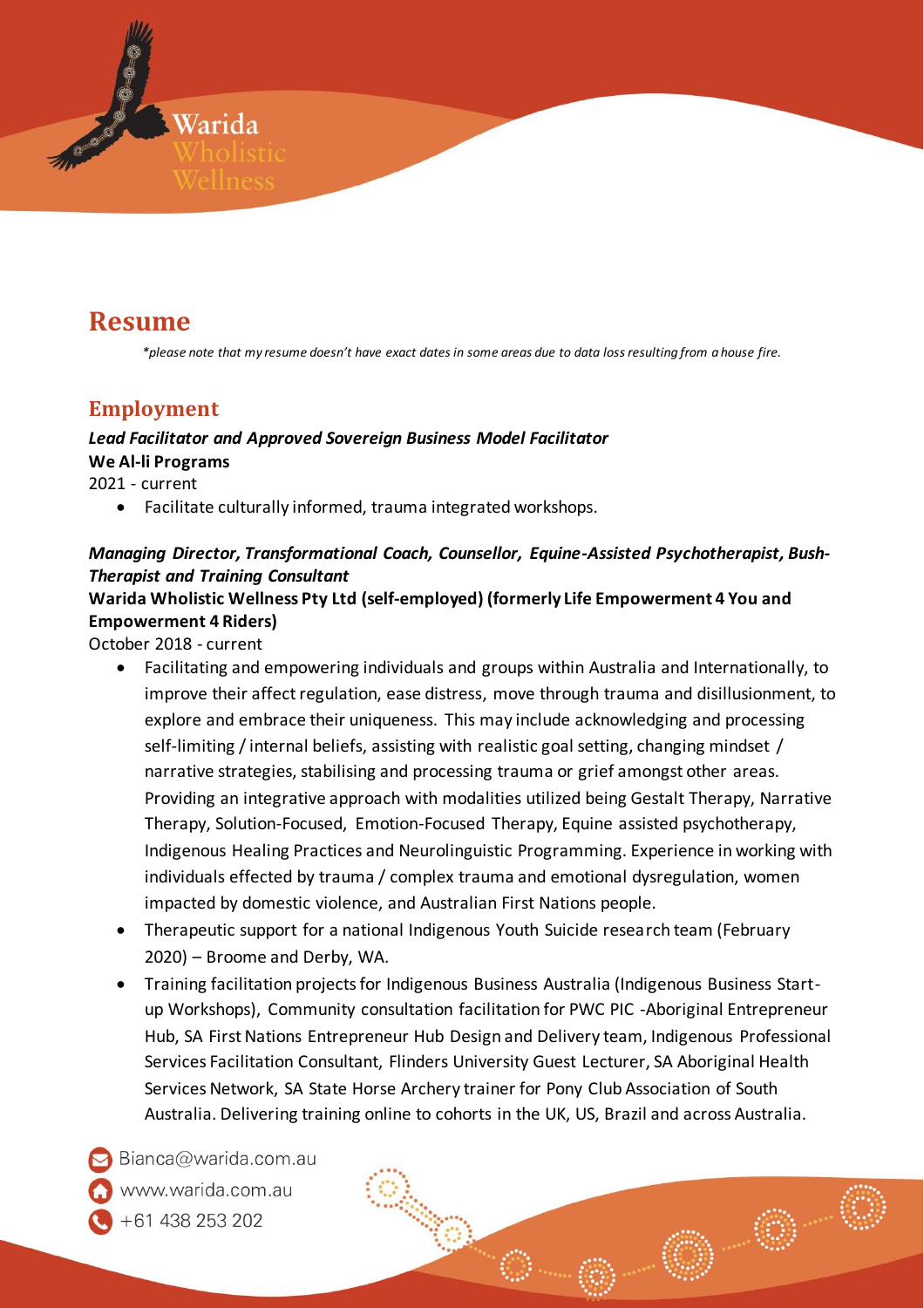• Featured in local and national newspapers and media, including national ABC radio, SBS Small Business Secrets, NITV, 7 News, Indigenous Business Australia media, Impact Boom

#### *Senior Consultant (external),*

Warida

(national social enterprise).

#### *People Assist, EAP, Critical Incidents, Mental Health Training, Integrated onsite services* **Converge International**

April 2019 – current

- Providing Employee Assistance Program (EAP) trauma-informed Counselling services for Indigenous specific and other clients, critical incidents response for Converge International's clients and delivery of mental health training.
- Providing onsite integrated counselling / wellbeing services various organisations
- Therapeutic Support for audience and panel members for television show

#### *Counsellor (Master's Student)*

#### **Life Design Counselling Centre (attached to Tabor College)**

August 2018 – June 2019

Facilitating and empowering individuals to improve their affect regulation, ease distress and move through trauma and disillusionment, to explore and embrace their uniqueness.

#### *Transformational Coach*

#### **Life Empowerment 4 You (self-employed)**

July 2016 – October 2018

• Facilitating and empowering individuals and groups within Australia and Internationally, to improve their affect regulation, ease distress and move through disillusionment, to explore and embrace their uniqueness. This may include acknowledging and processing selflimiting beliefs, assisting with realistic goal setting, and changing mindset strategies. Modalities utilized are Gestalt Therapy, Narrative Therapy, Solution-Focused, Emotion-Focused Therapy, Cognitive Behavioural Therapy, Neurolinguistic Programming. Specialised in working with individuals effected by trauma / complex trauma and emotional dysregulation, women impacted by domestic violence, and Australian First Nations people.

Bianca@warida.com.au vww.warida.com.au +61 438 253 202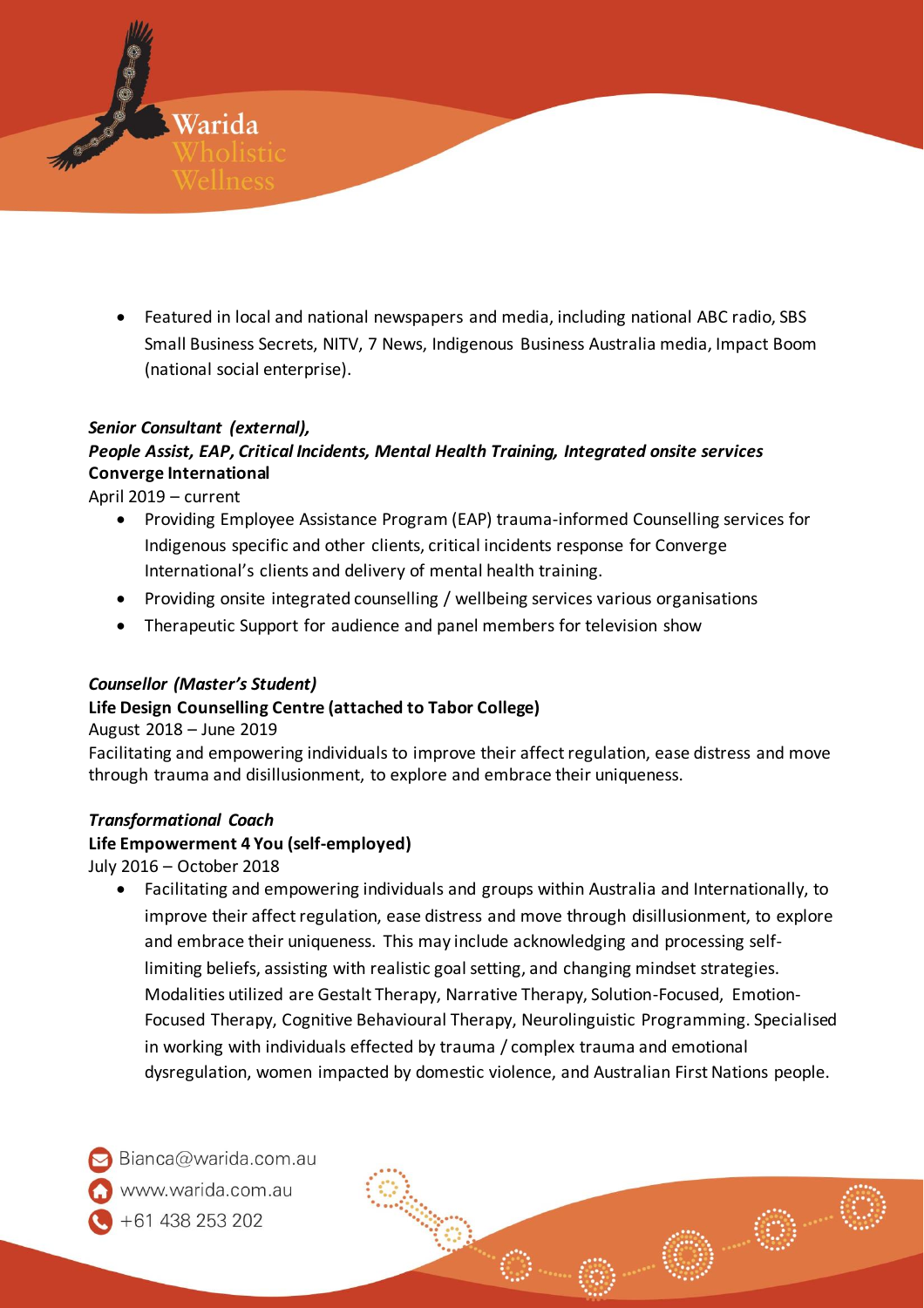

### *Transformational and Confidence Coach, Horse Archery Instructor, Equine Assisted Learning Practitioner, Equine Assisted Psychotherapist Empowerment 4 Riders (self-employed)*

January 2015 -October 2018

• Outreach Industry specialist providing confidence-building, empowerment and social and emotional resilience to individuals and groups working in partnership with horses. Australian specialist in utilizing horse archery techniques to assist with improving affect dysregulation, processing trauma and positive mental health. Clinics held across South Australia, New South Wales, Victoria and Tasmania. Invited to United Kingdom to share knowledge of Confidence-Building techniques. Leading specialist when dealing with issues of riding Confidence and dealing with anxiety. Sought by Riding for Disabled Association (SA), Horse SA, Equestrian Australia (National Office) and Pony Club Board of South Australia to provide anxiety training at the local, state and national level. Assisted with horse archery instruction to the Girl Scouts of America whilst in the US during October 2015. Featured in local and national newspapers and media, including national ABC radio.

#### **Commonwealth Department of Education & Commonwealth Department of Education, Employment and Workplace Relations**

#### *Senior Contract Manager (APS6),* **National School Chaplaincy and Student Welfare Programme**  2012 – 5 January 2015

The National School Chaplaincy and Student Welfare Programme (NSCSWP) provided support and funding to engage chaplains and student welfare workers in schools across Australia. Duties included:

- Leading role in the contract management team managing business relationships with key internal and external stakeholders.
- Undertaking site monitoring visits and performance discussions that focused on strategies to improve performance of the service providers whilst ensuring compliance with contractual conditions.
- Utilising, including providing training on the NSCSWP administration system (SEMIS).
- Part of a team that undertook the successful contract management of 700 funding recipients responsible for 3555 funded schools with a project value of \$74 million per annum. Over 10,000 payments were made.
- Proven ability to manage, supervise and provide leadership to a small team.
- Bianca@warida.com.au
- vww.warida.com.au
- -61 438 253 202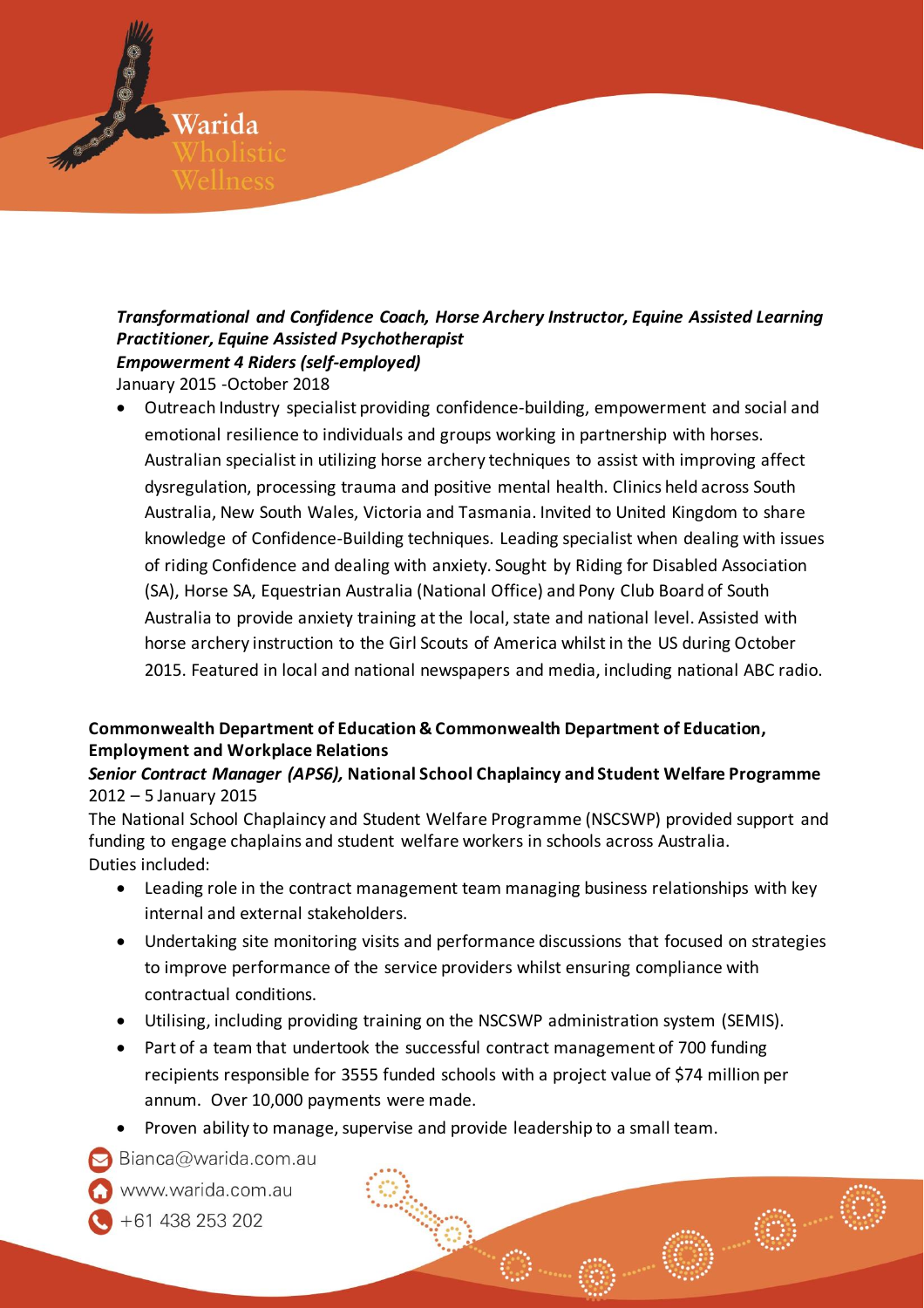#### **Commonwealth Department of Employment Education,**  *Senior Policy Officer (APS6),* **Ministerial Team – Adelaide**

#### 2011 - 2012

Warida

Preparation of Ministerial Responses relating to the Commonwealth Government's Chaplaincy Program. Duties included:

- Leading role in the Ministerial team, writing responses from Prime Minister / Ministers on the program to both external clients and Cabinet.
- Coordinating information from other internal stakeholders.
- Proven ability to manage, supervise and provide leadership to a small team.

#### **Commonwealth Department of Employment, Education and Workplace Relations,** *Senior Contract Manager (APS6),*

### **Indigenous Employment Programme – Ceduna and Adelaide**

#### 2002 - 2011

The Indigenous Employment Programme provided support and funding to train Indigenous job seekers across South Australia so that they can gain meaningful and ongoing employment within their town / community.

Duties included:

- Leading role in the contract management team managing business relationships with key internal and external stakeholders.
- Was assigned to work with the highly specialized, political, or high-risk clients
- Undertaking site monitoring visits and performance discussions that focused on strategies to improve performance of the service providers whilst ensuring compliance with contractual conditions.
- Proven ability to manage, supervise and provide leadership to a small team.



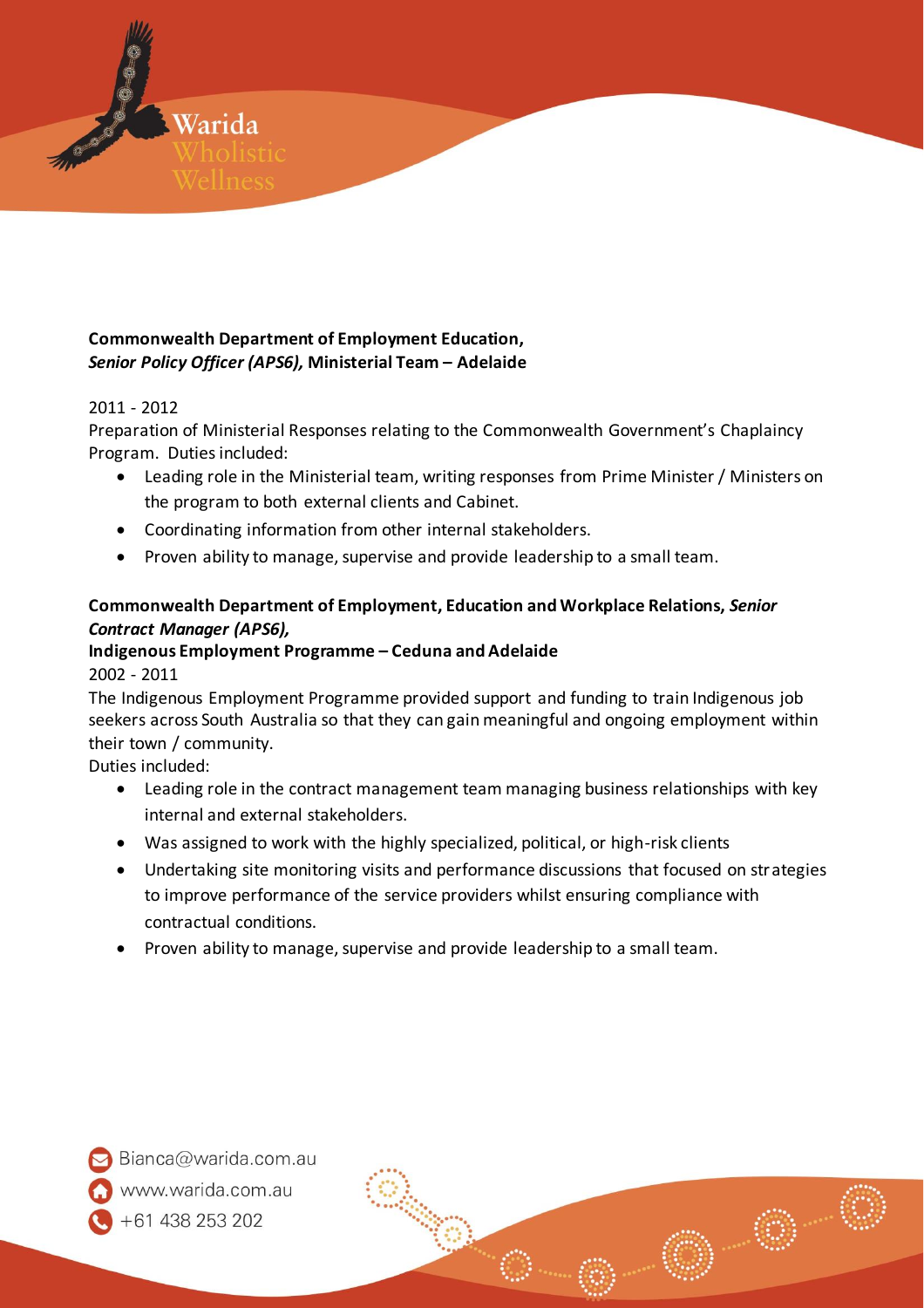

**Aboriginal and Torres Strait Islander Services & Aboriginal and Torres Strait Islander Commission,** 

**Senior Case / Project Manager (various levels from APS1-APS6), Deputy Regional Manager (EL1 – Temporary),** 

**Indigenous Employment Programme,** 

**Community Development Employment Program, and the Wangka Wilurrura Regional Council.** 1993 - 2002

The Indigenous Employment Programme provided support and funding to train Indigenous job seekers across the Far West Coast of South Australia, so that they can gain meaningful and ongoing employment within their town / community.

Duties included:

- Leading role in the contract management team managing business relationships with key internal and external stakeholders.
- Undertaking site monitoring visits and performance discussions that focused on strategies to improve performance of the service providers whilst ensuring compliance with contractual conditions.
- Proven ability to manage, supervise and provide leadership to a small team.

Undertook a temporary role as the Deputy Regional Manager of the Ceduna Aboriginal and Torres Strait Islander Services Ceduna Regional office for period of approximately 6 months. Duties included:

• Manage the Regional Office and multi-million-dollar budget, dealing with internal and external stakeholders including various government departments, Aboriginal communities, police and service providers.

# **Volunteer Employment History:**

**2021 – current:** The Voice of Indigenous Communities and Enterprises (VOICE) – Indigenous Chamber of Commerce, development team

**2020 – current:** The Circle, First Nations Entrepreneur Hub, Design and Delivery Team, Lot 14

**November 2019 – current**: Psychotherapy and Counselling Federation of Australia (PACFA) Leadership Group for national College of Aboriginal and Torres Strait Islander Healing Practices (CATSIHP).

 $\triangleright$  Bianca@warida.com.au

www.warida.com.au